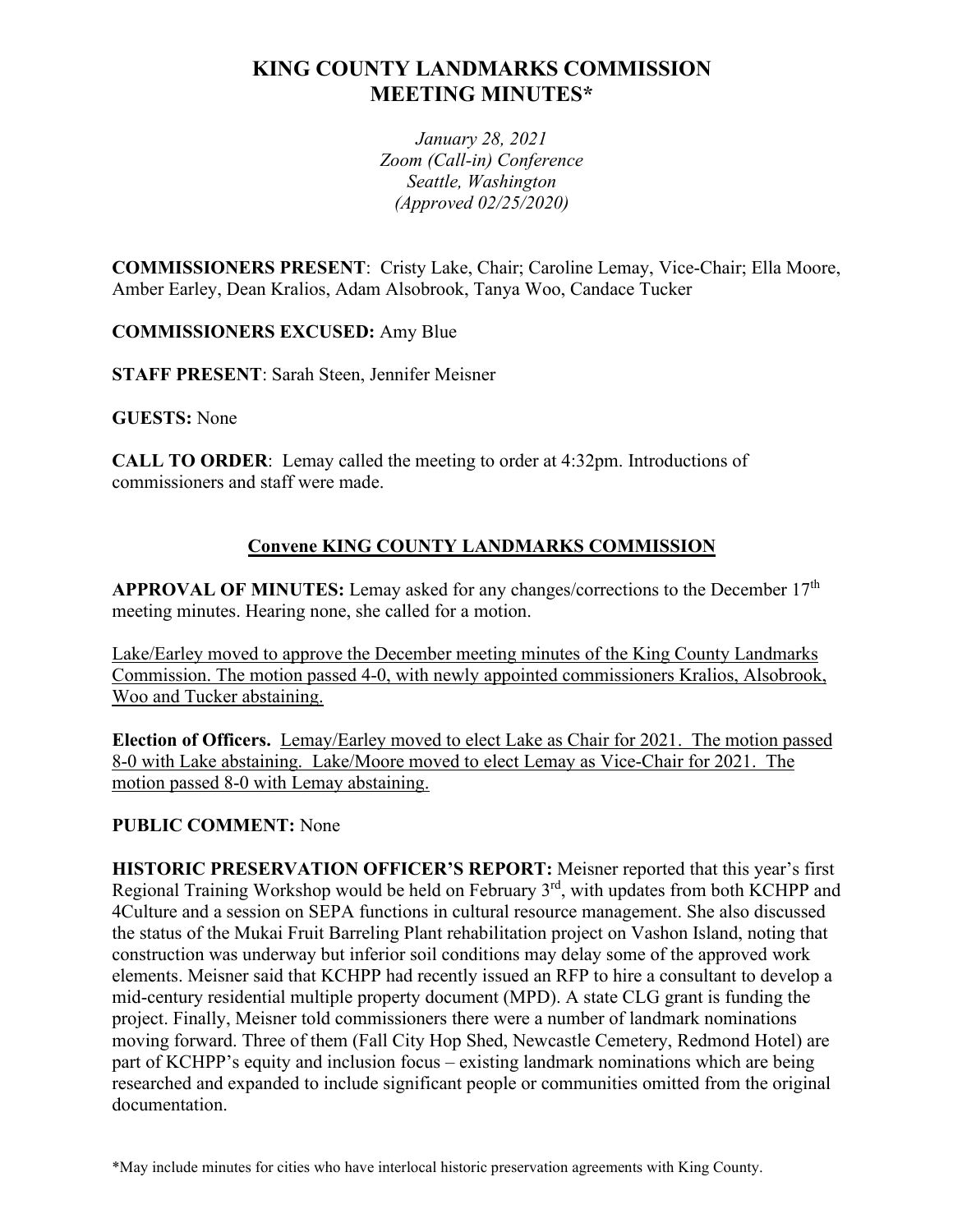King County Landmarks Commission Meeting Minutes January 28, 2020 Page **2** of **8**

### **ANNOUNCEMENTS:** None

### **ADJOURN:** The KCLC was adjourned at 4:53 pm.

### **Convene SHORELINE LANDMARKS COMMISSION**

### **SPECIAL COMMISSIONER:** Andy Galuska

### **CITY STAFF PRESENT:** Cate Lee

**GUESTS:** Wendy DiPeso, Katie Pratt, Janet Way, Bob Hubenthal, Spencer Howard, Carrie Nelson, Vicki Stiles

### **PUBLIC HEARING –** *(continuation)* **Nomination of Naval Hospital Chapel**

At the opening of the hearing, Commissioner Alsobrook disclosed that his employer, Willamette CRA, employs Northwest Vernacular as a subcontractor on two on-call contracts with King County. Both contracts were executed prior to Alsobrook's employment with WCRA, and Alsobrook stated he has had no involvement or interaction with Northwest Vernacular or the Naval Hospital Chapel nomination development.

Chair Lake ran through the public hearing meeting structure and order of procedure, noting that prior hearing testimony and submitted letters of comment were still included in the record and had been reviewed by all commissioners. Lake also revisited the issues that had resulted in the hearing being continued.

Steen gave a brief summary on the criteria considerations and general discussion from the Naval Hospital Chapel nomination hearing on November 19, 2020. She noted that the landmark boundaries and the inclusion of interior features were the two primary undecided elements of the November hearing.

Lake invited the applicant and the owner to speak on the nomination. Janet Way spoke as the project applicant, reiterating her support for the commission's deliberations, the historic significance of the Chapel, and her belief that the boundaries were well defined in the nomination. She thanked the commission for their attention and time. Spencer Howard and Katie Pratt, architectural historians with Northwest Vernacular and authors of the nomination draft, offered their PowerPoint presentation again on the location, history, and significance of the property and detailed how it met the criteria for designation.

Bob Hubenthal, representing the building owners DSHS (Washington State Department of Social and Health Services), clarified the ownership structure of the site and noted that DSHS has been a good steward of the Chapel for over 60 years. Hubenthal stated that when it was submitted for consideration at the November hearing, DSHS supported the landmark nomination, notably for the historic building's exterior. Though the nomination initially had DSHS support in general, at the November hearing Hubenthal requested the eastern boundaries be amended – moved west approximately 80 feet - to enable future parking expansion without necessitating an additional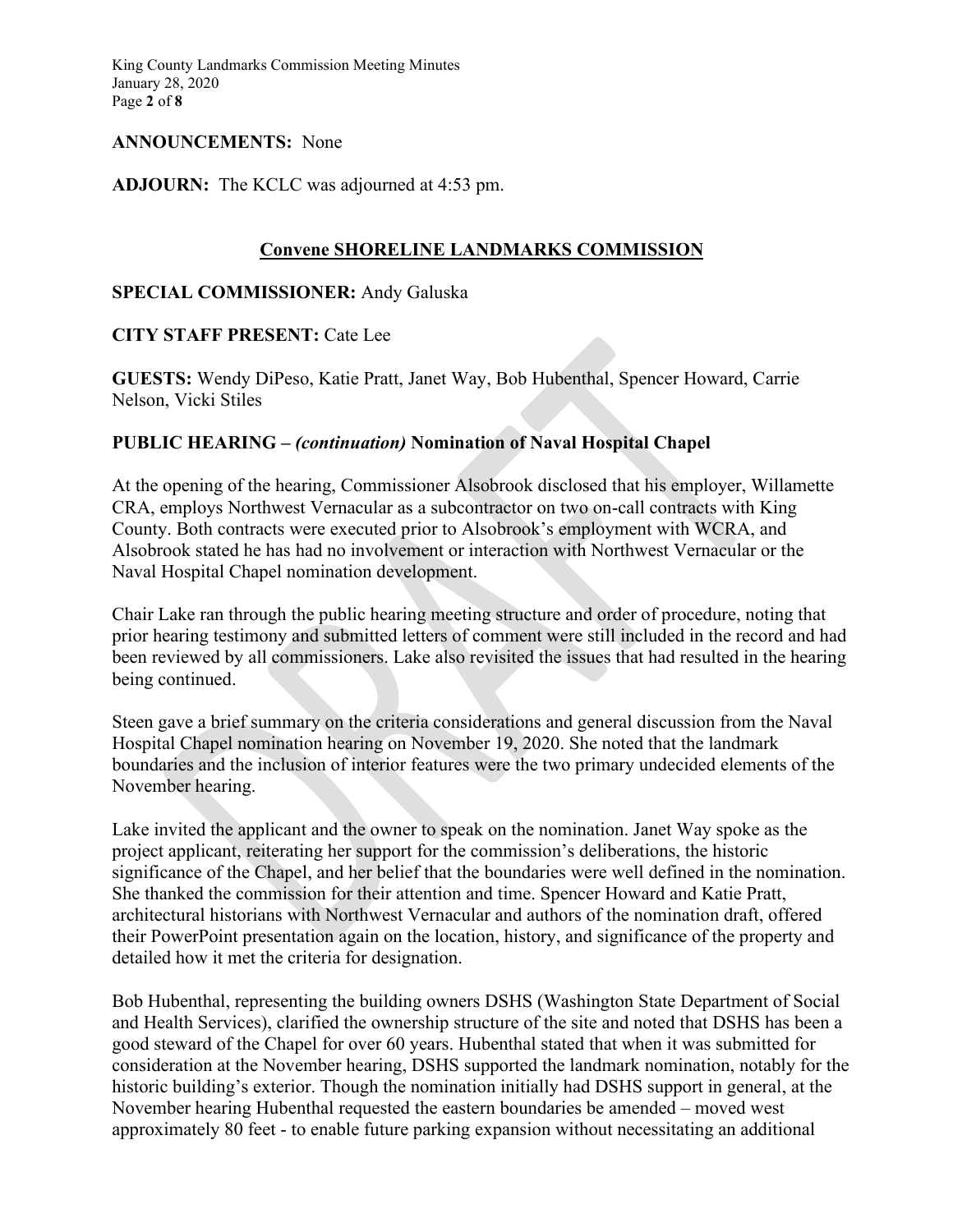King County Landmarks Commission Meeting Minutes January 28, 2020 Page **3** of **8**

layer of permit review. Hubenthal said that the nomination as presented in January's hearing includes the exterior features but does not address DSHS's request that the eastern boundary be shifted west, and also includes interior features. Neither the landmark boundaries as submitted nor the inclusion of interior features are supported by DSHS, and so Hubenthal rescinded his support for landmark designation. He stated that though DSHS currently has no plans to modify either the interior or exterior of the Chapel, he believes regulating interior features is an overreach, and is concerned that designating them may prohibit DSHS from adapting the building to a different use in the future. Hubenthal stated that if interior features were not included, and if the boundaries were modified as requested, DSHS would again support the designation of the Chapel.

Carrie Nelson, representing landowner DNR (Washington State Department of Natural Resource), also spoke in opposition to the designation as proposed. She noted that DNR did not attend the November hearing, but having reviewed the designation report and other meeting materials, DNR supports DSHS's current position on the nomination. She reiterated that the added layer of permitting regulation if the eastern boundary was approved as submitted is onerous. Nelson also has concerns about restrictions or review requirements with regard to landscape maintenance on DNR land within the boundaries.

Lake thanked the applicants and owners for their comments. She then opened the floor to public comment.

Wendy DiPeso, resident of Shoreline, asked for more information regarding the removal of hazardous trees. She then spoke about the importance of the setting and concerns about increasing development. She supports the nomination boundaries as submitted and asked how significant interior features would be maintained.

Victoria Stiles, Executive Director of the Shoreline Historical Museum, spoke on the historic significance of the Naval Hospital site overall. She is concerned aspects will be lost if it isn't designated properly.

Janet Way, applicant, stated that she had served on Shoreline City Council, noting that the city has jurisdiction over the removal of hazard trees if necessary. She read a paragraph ascribed to Captain Boone on the selection of the Chapel site setting. She believes the trees should be protected as well.

Steen addressed Nelson's concerns regarding landscape maintenance, noting that for routine landscape maintenance, including the removal of hazardous trees, there is no design review requirement. She then answered DiPeso's question describing standard preservation practice with designated interior features. Steen also noted that interior features were not included in the initial designation report, primarily because its relatively rare to designate interior features. Enforcement is difficult, generally, and interior designation can make adaptive reuse difficult. She stated there are circumstances were designating interior features is appropriate, which is the focus of discussion at this hearing.

Lake asked for any closing comments from applicants and owners.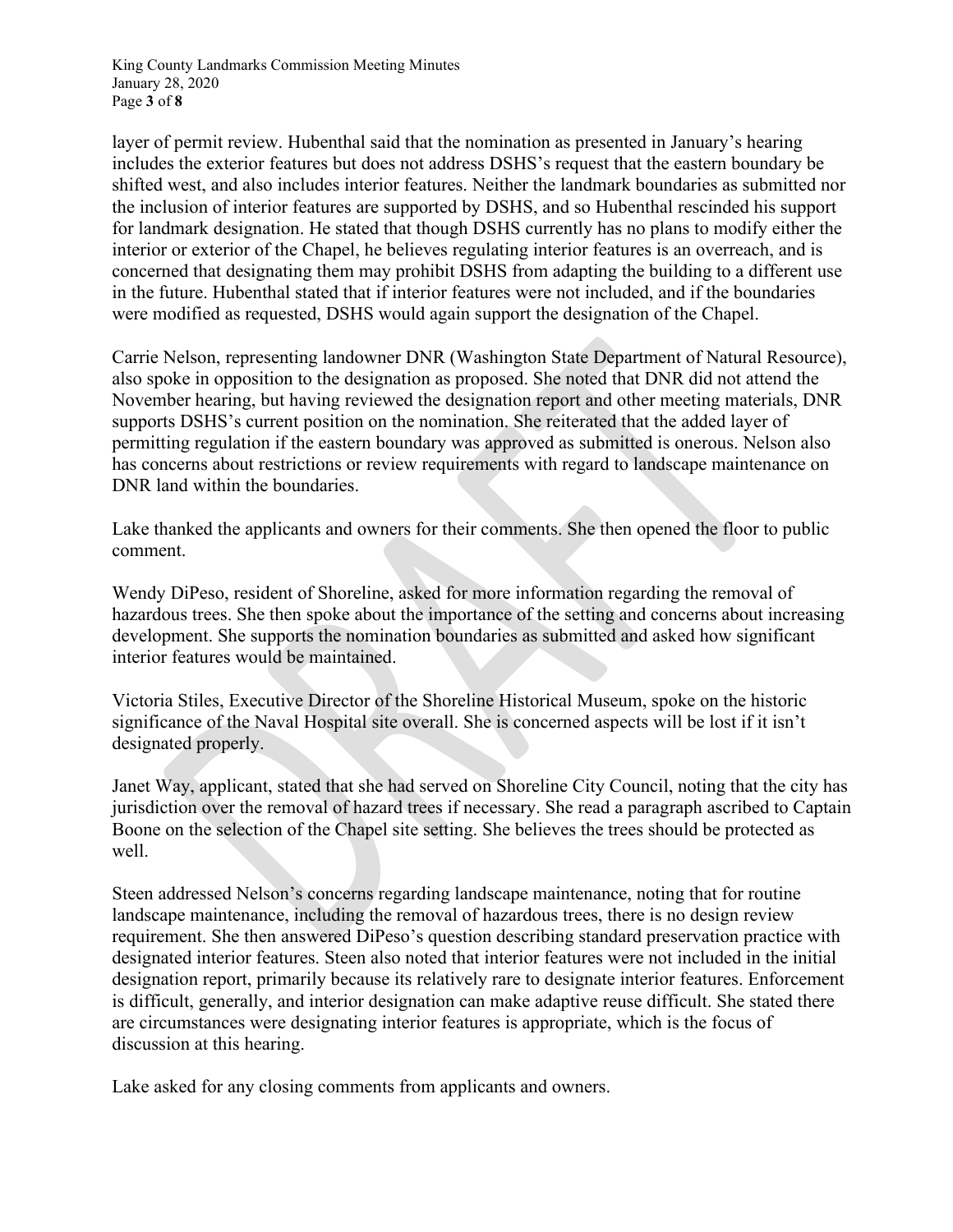King County Landmarks Commission Meeting Minutes January 28, 2020 Page **4** of **8**

Hubenthal said he was aware of the contribution of the trees to the setting but pointed to early photos of the site that showed limited trees around the Chapel when it was built. He reiterated there were no current plans to modify the Chapel, but if another use was developed it would be done thoughtfully. He said he didn't wish to burden his successors with the additional regulatory oversight resulting from interior designation. Hubenthal discussed a pending roof replacement project, outlining his understanding of the design review process and raising concerns that anyone could appeal a decision. Steen displayed the map Hubenthal submitted showing the requested eastern boundary revision. Hubenthal explained the reasoning behind the request, noting that the tree cover was not as thick near the eastern boundary.

Way rebutted Hubenthal's comments, stating that the section along the eastern boundary is forested and important to the integrity of the Chapel site. She maintained the landscape is strongly connected to the Chapel, and part of its original design.

Nelson stated that DNR as the landowner manages the land to preserve the trees and landscape. She noted that DSHS has to work through DNR for any action on the property, that the site was part of state land held in School Trust and DNR provides use of the property to DSHS at low cost but with oversight. No clear-cutting would be approved on the site. Nelson said the photos of the eastern boundary show parking development already, and recommended compromise allow for both preservation and continued use.

Lake asked if the commissioners had questions for the applicant or owners. Kralios said he was unclear how the landmark boundaries were determined. Lake noted that the boundaries located within a defined legal parcel were a bit part of the November discussion – how to best define them when the landmark boundary does not coincide with the legal boundaries of the parcel. Kralios said it then seemed like there was some flexibility with regard to boundaries. Kralios also said that in the nomination there was a 1937 aerial photo showing that the site was not historically heavily forested. Steen displayed historic aerial photos.

Moore asked for clarification on DSHS intentions for the Chapel. Hubenthal stated that the use of the building will continue as a Chapel and a gathering space. He said no specific plans were being developed to do anything different on the site. Nelson reiterated that there were no current plans to modify the site or the Chapel. She did note there was an ongoing need to examine ways to best serve their populations, so master plans are being considered. Nelson noted how much regulation is already imposed on the site, and Hubenthal's interest in not adding more is understandable. Clarification discussions continued on the potential future campus development, a potential need to expand parking and what state agencies are involved.

Alsobrook asked the representatives of the state agencies to speak to state historic preservation regulations, how designation would interact with Executive Order 05-05, and clarification on the period of significance, specifically related to the tree cover. Alsobrook also made a point of order, asking how the chat comments in zoom meetings are handled in the public record. Steen answered that while she doesn't yet have any specific legal direction on the matter, she is including all chat comments in the record of the hearing. Hubenthal responded to the 05-05 question, explaining that the order requires consultation with DAHP and affected Tribes on projects involving any property 50 years or older, or if ground-disturbance is involved. He described the consultation process.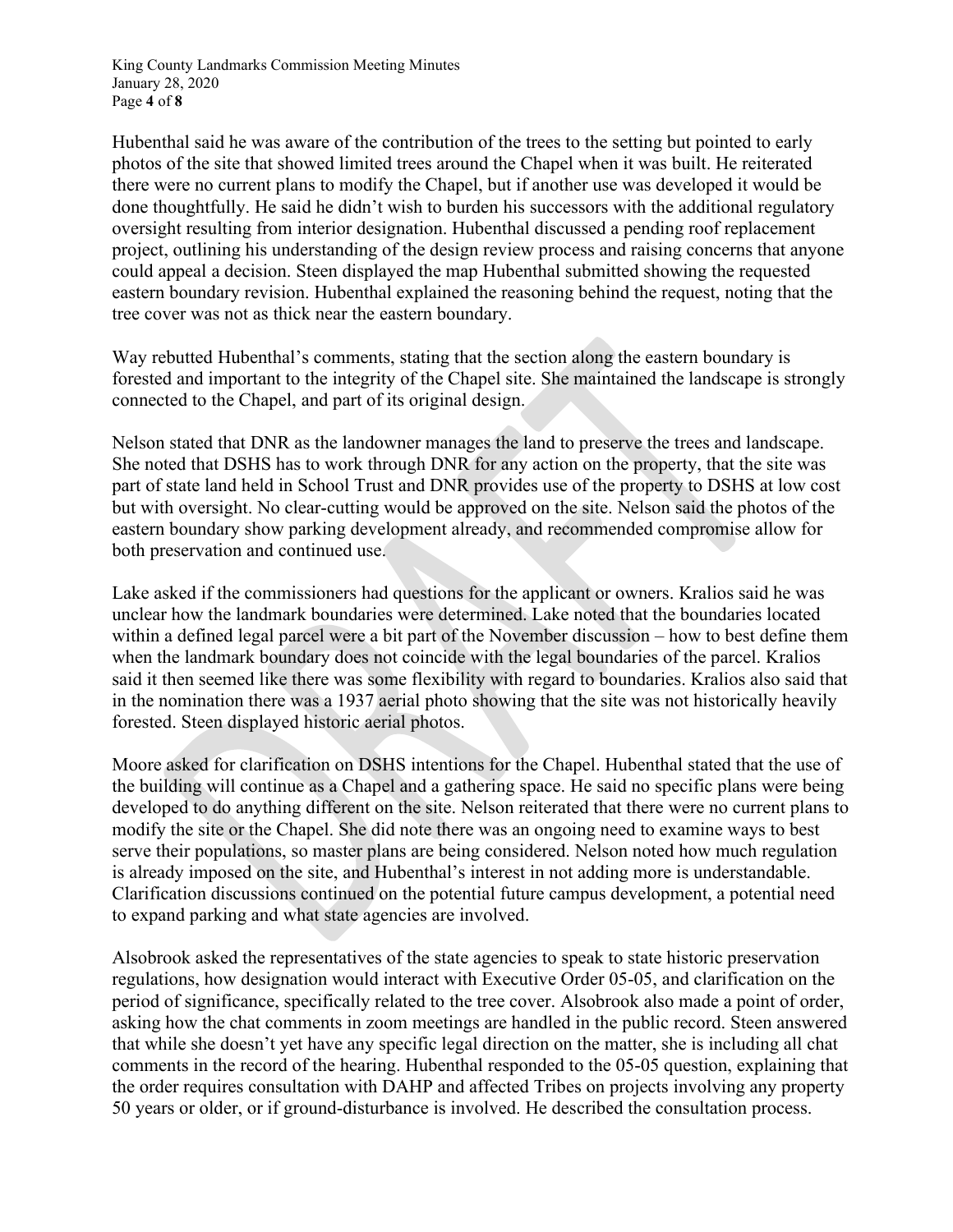King County Landmarks Commission Meeting Minutes January 28, 2020 Page **5** of **8**

Nelson said DNR also follows the executive order, and DNR has its own cultural resources division which reviews projects. DNR has a mandate to preserve historic features and sites. Hubenthal noted that DAHP is primarily concerned with historic exteriors but will sometimes address significant interior features as well. Pratt spoke to the period of significance, noting that King County landmark nomination forms do not include a period of significance, so the commission needs to define one. Howard followed up with explaining the landmark boundary was determined through analysis of the historic use of the site and development of the surrounding site, describing the features they reviewed.

Lemay asked for further clarification on the map included in the nomination and why the specific contributing site features were included. Howard explained how they concluded what pathways and circulation features should be included. Tucker asked if the parking lot dated to the construction of the Chapel. Howard said the location was originally used as a parking lot, but some alterations have been made. Steen displayed a map of the site showing included features. Howard added that topography was a consideration in defining the boundaries.

Lake asked if there were any remaining comments, hearing none she closed the public comment period and asked for commissioner discussion.

Earley commented there were two items under consideration – the boundaries and inclusion of interior features. Kralios suggested beginning with boundary definition, stating the reasoning behind boundary definition in the nomination made sense. He noted, however, that the topography slopes down to the parking lot, which is 10-15 feet below and likely visually obscured from the Chapel. That noted, he thought the boundary adjustment was reasonable and would have limited impact to the integrity and feeling of the Chapel, especially considering the intervening landscape buffer. Kralios thought that future development there wouldn't detract from the significance of the site or the experience of the Chapel.

Lemay said she understood the interest in reducing the regulatory burden but thought the discussion should concentrate on the merits of the landmark nomination itself. Creating a reasonable buffer around the building was the purpose, she said, and wondered if modifying the boundary would leave enough of one. She suggested DSHS could construct a building near the Chapel without review if that area was not included. Earley said the historic photos were helpful in showing the historic use of the existing parking area, so it doesn't seem unreasonable to include it within the boundary. While DSHS has been a good steward, that's no guarantee the future owners would be, and future projects would not be subject to design review if the boundary was amended, so Earley thought the boundary as proposed was appropriate.

Moore asked for photographs showing perspectives on site, from the Chapel to the parking area. Steen displayed photos from the nomination. Lemay thought the 80-foot eastern boundary shift to the west might be acceptable, since the photos show limited lines of sight from the Chapel. Lemay returned to the idea that the interior features of the building were important. Kralios argued that the north boundary of the Chapel is much closer to the building than the eastern boundary, and even with the reduction of 80 feet there remains 75-100 feet between the road and the Chapel to act as a buffer. Lemay reiterated her concern that they were chipping away at aspects of the landmark, and while the boundary reduction might be acceptable, leaving out the interior features would not be. Earley asked what was most important to the community, noting that as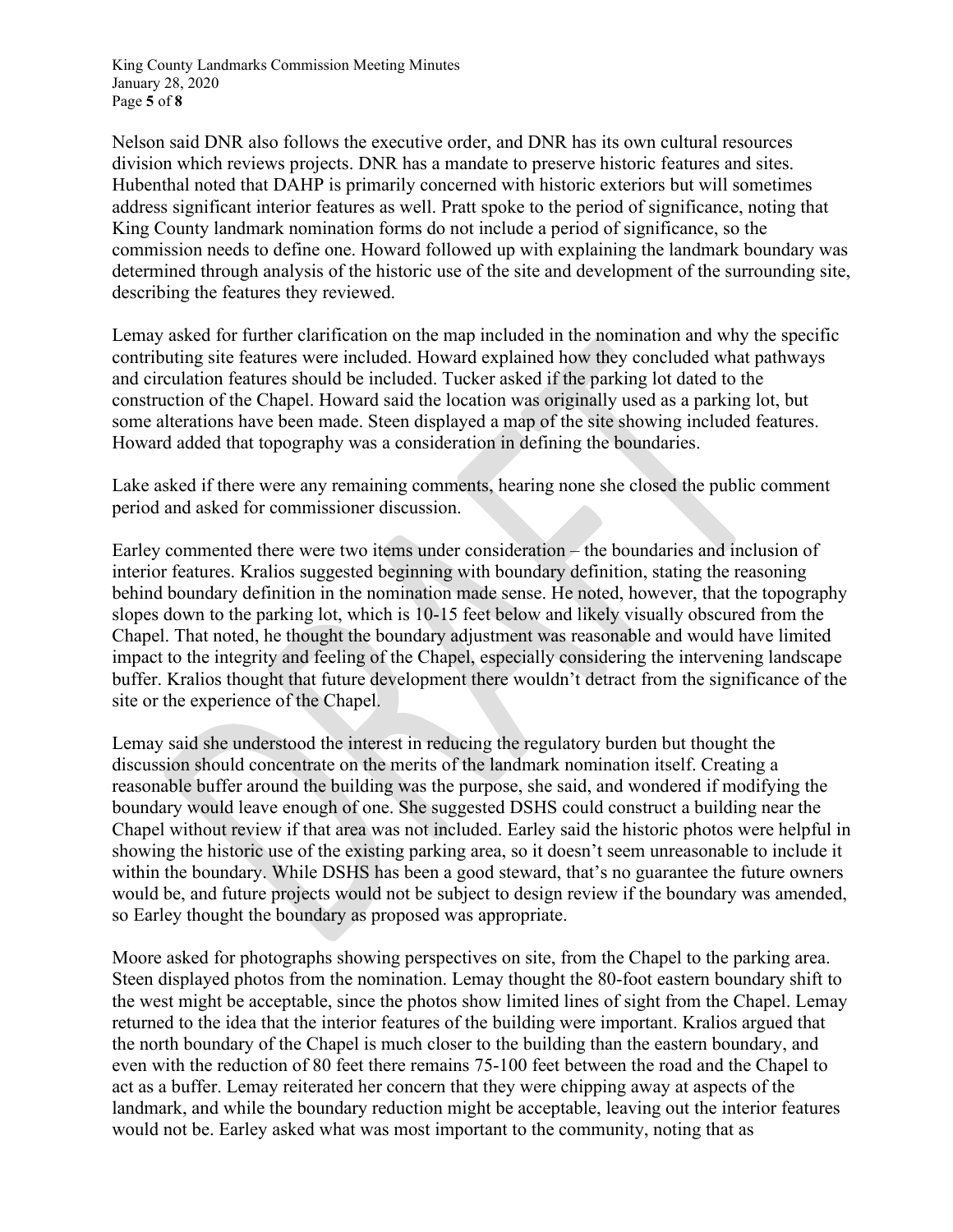King County Landmarks Commission Meeting Minutes January 28, 2020 Page **6** of **8**

preservationists the historic interior features might be considered important, but most of the discussion and community testimony had centered on the significance and value of the Chapel's exterior and surrounding setting.

Kralios cited the SOI Standards for Rehabilitation, reading Standard 1 and noting that the boundary still seemed somewhat arbitrary, and thought it needed further definition based on the contributing characteristics of the site. Tucker asked if the parking lot could be considered one of those features, part of the original design and integral to the overall story of the site. Tucker stated her concern about the parking lot not being included but noted there may be space on either side without contributing features. Moore asked Kralios to clarify his assertion that remaining buffer between the Chapel and the amended eastern boundary was adequate. Kralios reviewed his earlier comments and went on to say the site map shows how close the north roadway is to the Chapel in comparison.

Discussion continued on various options under consideration to define the boundaries while including contributing site features as outlined in the nomination. Woo asked if the owner's interest in reducing the regulatory burden was something the commission needed to consider. Lemay said no, it was not within the commission's purview. Woo noted that if designated, the commission was the only civilian board with a review mandate of projects on the site, and having nearby projects come before the commission for review would offer a good check and balance.

Meisner suggested a straw poll on the boundary definition, after which the discussion could move forward to the interior features. Kralios stated he felt comfortable with revising the boundary. Lemay thought the parking area and path to the Chapel should remain part of the designation, but other adjustments could be made. Moore and Woo supported the boundaries as defined in the nomination. Tucker supported a compromised boundary definition, which retained the parking lot and pathways as contributing features but adjusted the boundary to the south. After additional discussion, Galuska, Earley, Lake and Alsobrook agreed with Tucker.

Steen listed the interior features being considered for inclusion in the designation. Earley asked if there were other existing landmark designations which included interior features. Steen said yes, there are landmark barns in King County which included interior hay lofts in their designations. Steen also noted the Crawford Store, also in Shoreline, which had interior features included in the designation, but they had been removed by various owners over the years. Steen reiterated including interior features in landmark designations was not a common practice for a number of reasons. Lemay argued that while it may not be common for King County, it was common in Seattle and in other preservation circles. Adequate enforcement may be more of an issue with residential properties than with commercial or institutional buildings. She said it is hard to separate the interior features of the Chapel with its exterior design and purpose. Alsobrook agreed, stating the clearly relatable significance of the interior features to the overall resource. He said if the unique interior features were lost, the overall significance of the site would be compromised. Alsobrook then suggested limiting interior feature inclusion to the public spaces of the Chapel, including only the chancel and nave. Galuska commented that the interior features are intimately tied to the use of the building as a Chapel and wondered about the potential impact of use change in the future. He said the interior wood structural elements should be included.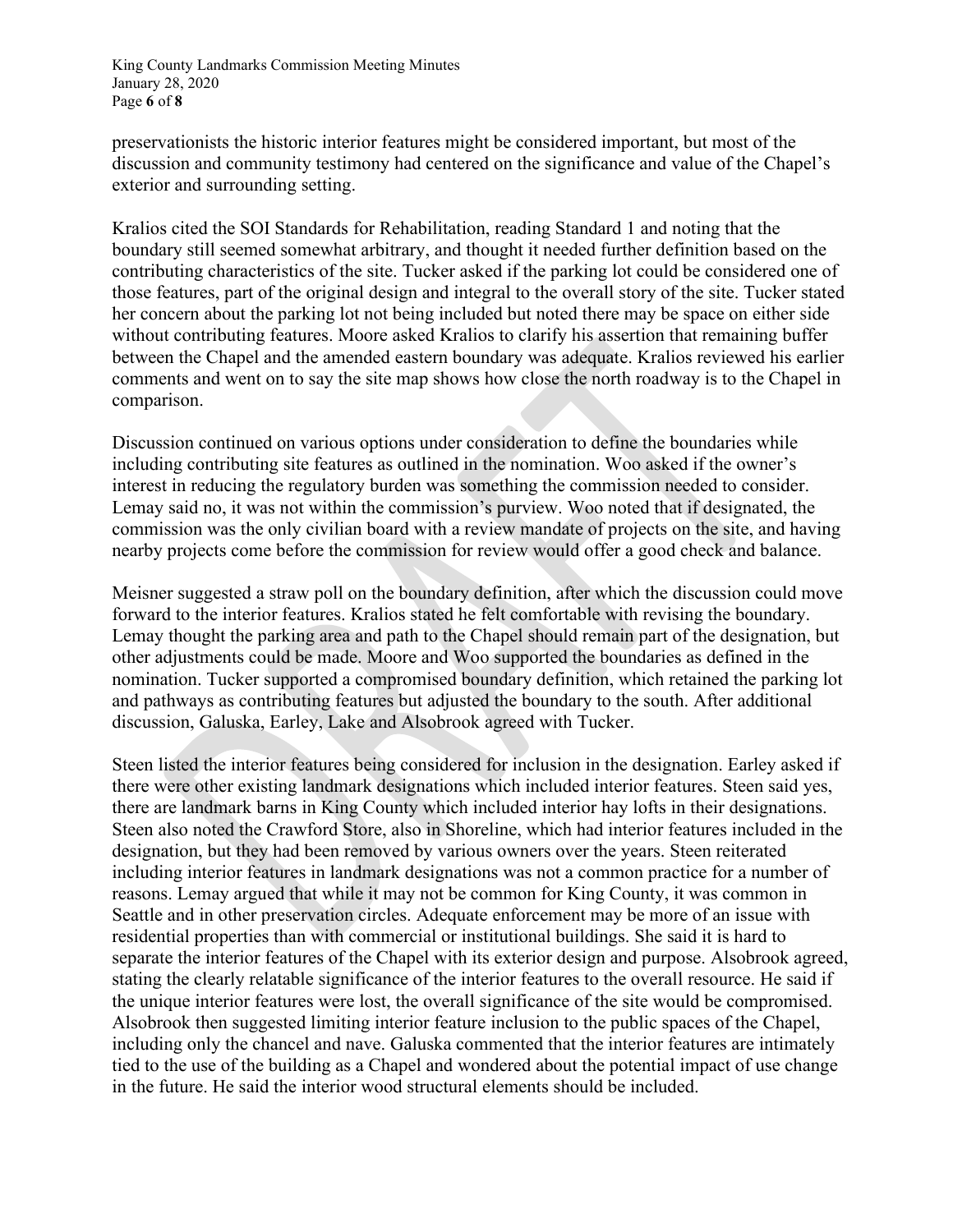King County Landmarks Commission Meeting Minutes January 28, 2020 Page **7** of **8**

Kralios agreed, citing SOI Standards 2 and 5, noting that the interior open volume is of paramount importance, as are the visible structural elements and interior woodwork in the chancel and nave. Tucker and Lake agreed with Alsobrook and Kralios. Lake stated that the interior features represent design and material associated with the era and use, removing them would negatively impact the association of the building.

Lake called for a motion on the proposal. Tucker moved to approve the nomination including all exterior features of the Chapel; interior features including scissor trusses, wood posts and trim, exposed wood purlins and roof sheathing, iron pendant light fixtures, interior cedar doors with chevron patterns and associated metal knobs and escutcheons, wall fiberboard, built-in cabinets with chevron patterned cedar doors, decorative chancel railing, wood wall screens enclosures at the chancel corners and the open volume; contributing site features include circulating paths, forested setting, south parking lot, and all land area within nominated boundaries shown on map with the following amendment: the south boundary line has been revised to exclude the area to the south of the contributing parking lot.

Clarification on motion process and what interior features to include continued. Lemay seconded the existing motion. Lake moved to amend the motion to add Criterion A1 for the Chapel's association with Seattle Naval Hospital during WWII and Criterion A3 as described in the designation report. Kralios moved to amend the motion to remove interior features in areas other than the nave and chancel, such as the wall fiberboard and the built-in cabinets. Discussion continued on how to clearly specify interior features. Kralios listed the interior features of the chancel and nave to be included: the scissor trusses, wood posts and trim, exposed wood purlins and roof decking, cedar doors with chevron patterns and associated hardware connect to the chancel and nave, decorative wood chancel railing and open volume of the space. Excluded are the fiberboard wall finishes and the built-in cabinets. Lemay includes the iron pendant light fixtures. Tucker includes the wood screen corner installations. Alsobrook noted its unusual to have an historic interior space as intact as exists in the Chapel, which is why discussion and specification of the interior features is important. Steen stated that there needed to be a vote on the amendments to the original motion, then the commission can vote on the motion itself.

Earley defined the boundaries as proposed in the nomination and amended as follows: a boundary line extending from the northwestern edge of the contributing parking lot following the same angle leading to the road at the southern boundary defines what is excluded from the designation boundary south of the Chapel. A revised map reflecting the revision of the southern corner will be included in the Findings of Fact. Lake called for a vote on the amendment to the motion.

### Lemay/Earley moved to approve the amendment to the original motion. Motion passed 9-0.

Earley/Moore moved to approve the designation of the Naval Hospital Chapel as a Shoreline Landmark under Criterions A1 and A3 with the following boundaries and features of significance: the boundaries of the landmark are those proposed by the applicant and amended to exclude an area south of the contributing parking lot which extends from the northwest corner of the contributing parking lot toward the southwest where it intersects with the road; the features of significance include all exterior features as well as interior features of the nave and chancel including scissor trusses, associated wood posts and trim, exposed wood purlins and roof decking, cedar doors with chevron pattern and metal knobs and escutcheons connected to nave and chancel,